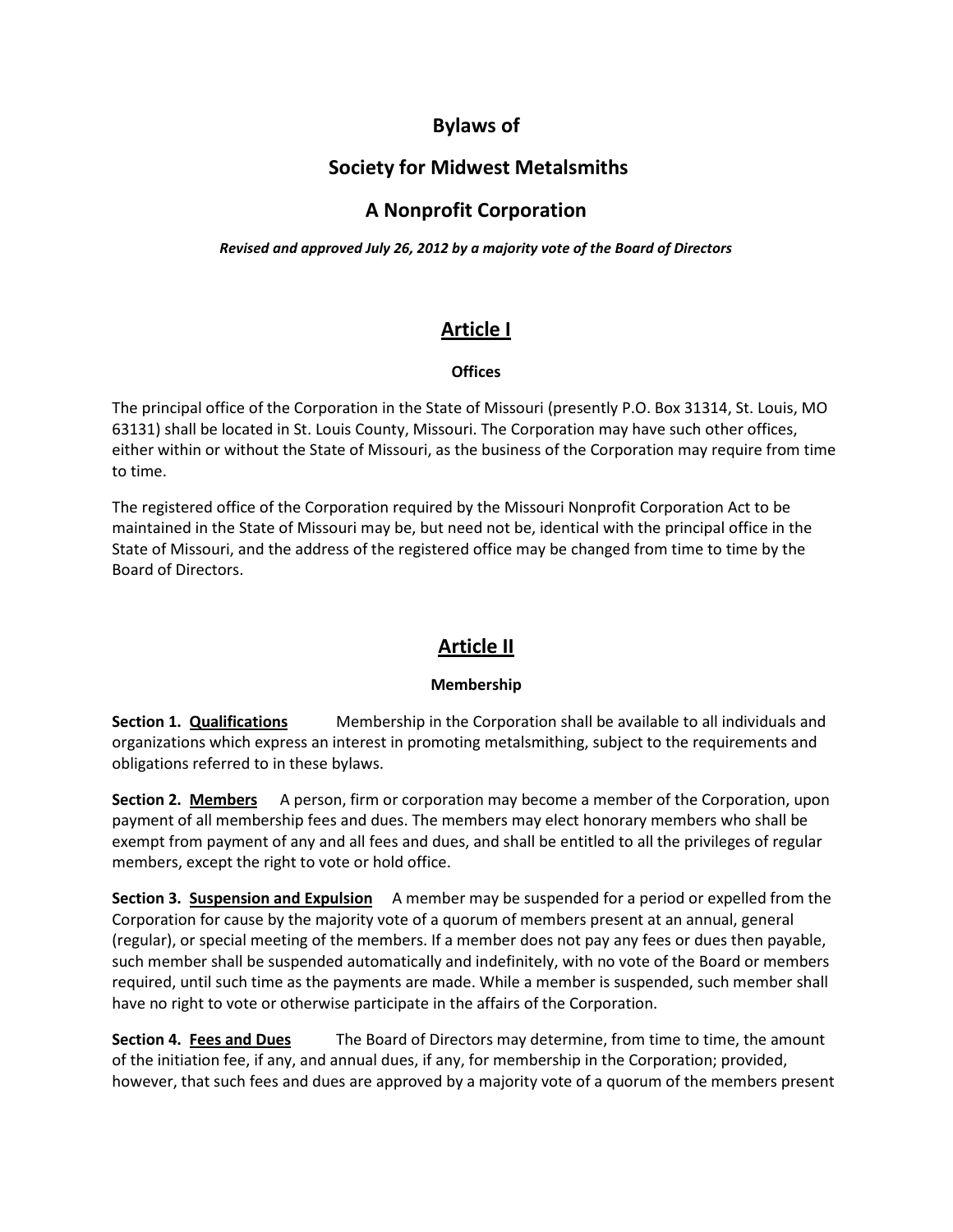at the next regular meeting held after such Board determination or at a special meeting called for such purpose.

# Article III

### Meetings of Members (General Meetings)

Section 1. Annual and Regular (General) Meetings The annual meeting of the members shall be held in March of each year, at a time announced by the President, for the purpose of electing directors and for the transaction of such other business as may come before the meeting. If the election of directors shall not be held on the day designated herein for any annual meeting, or at any adjournment thereof, the Board of Directors shall cause a special meeting of the members to be held as soon thereafter as may be convenient for the purpose of electing directors and for the transaction of such other business as may properly come before a special meeting of members. There shall be five regular meetings held each year, including the annual meeting. These meetings will typically be held in January, March, May, September, and November; however the dates may be adjusted by the Board of Directors to avoid scheduling conflicts. At the last Board meeting of each year, the President will propose meeting dates for the following year. Once the Board has agreed on the meeting dates, they will be posted on the website.

Section 2. Special Meetings Special meetings of the members may be called by the President or such other officers who are authorized hereinafter to act on behalf of the President, by the Board of Directors, or by members having not less than one-fifth of all of the votes entitled to be cast at such meeting.

Section 3. Place of Meeting The Board of Directors may designate any place, either within or without the State of Missouri, as the place of meeting for any meeting of the members. The person, persons or body who shall call any special meeting of the members pursuant to Section 2 of this Article III shall designate a place within St. Louis County, Missouri as the place of the special meeting, or at such other place as may be unanimously agreed to by all the members entitled to vote at such meeting.

Section 4. Notice of Annual, Regular or Special Meetings Written notice stating the place, day and hour of the meeting and, in the case of a special meeting, the purpose or purposes for which the meeting is called, shall be delivered not less than fifteen nor more than sixty days before the date of any annual, regular or special meeting of members, either personally, by mail, or by email to each member of record entitled to vote at such meeting, by or at the direction of the person, persons or body calling the meeting. If mailed, such notice shall be deemed to be delivered when deposited in the United States mail in a sealed envelope addressed to the member at his address as it appears on the records of the Corporation, with postage thereon prepaid. If sent by email, such notice shall be deemed to be delivered if it is sent to the email address as it appears on the records of the Corporation, and if no notice of email rejection is received by the sender.

Section 5. Meeting of all Voting Members If all of the members entitled to vote at any annual or special meeting of members shall meet at any time and place, either within or without the State of Missouri, and consent to the holding of a meeting, such meeting shall be valid, without call or notice, and any corporate action may be taken at such meeting.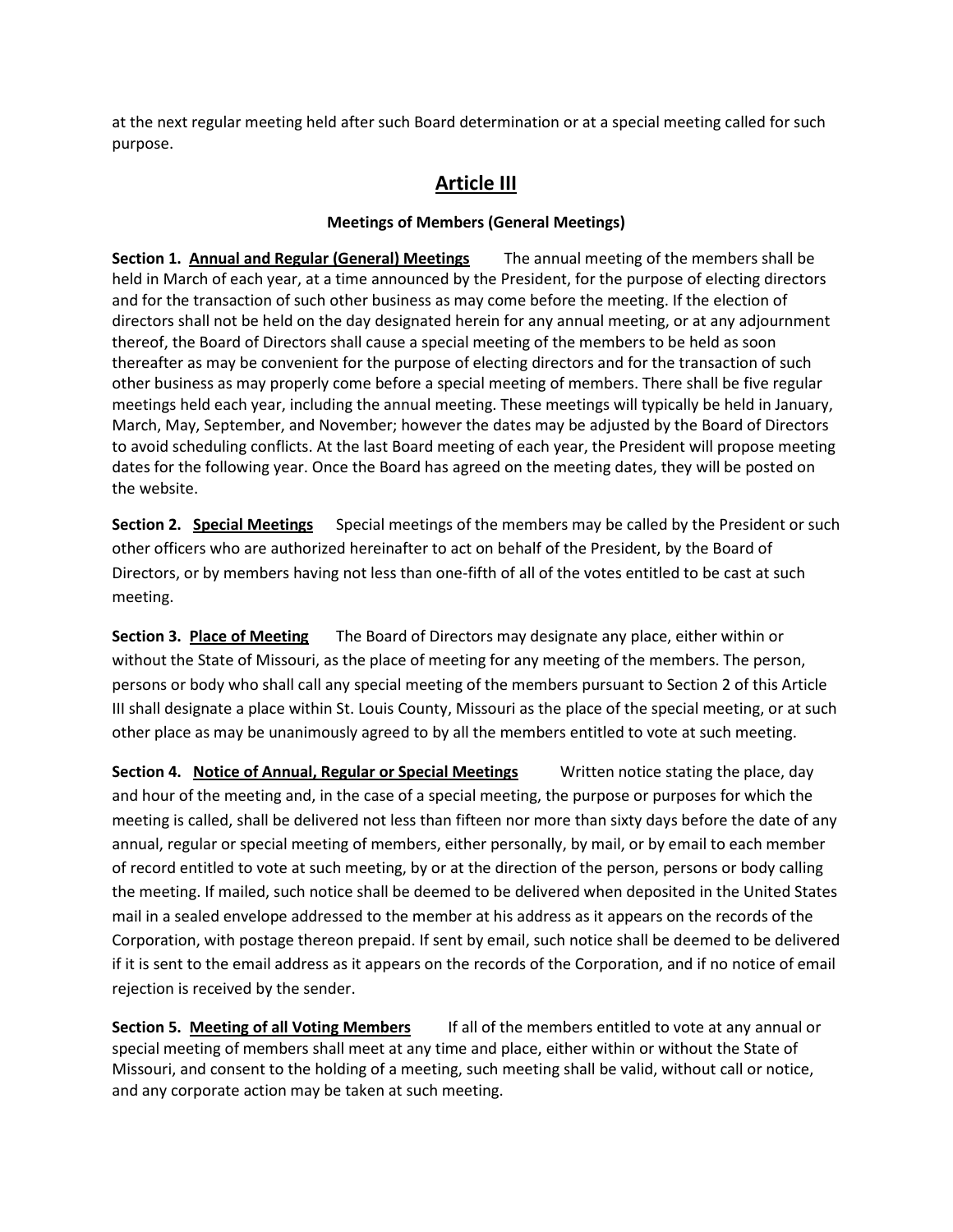Section 6. Members' Eligibility to Notice, Vote and Exercise Other Rights Only the members who are members of record at the close of business on the day preceding the day on which notice is given shall be entitled to notice of any regular or special meeting; except that, if prior to the meeting written waivers of notice of the meeting are signed and delivered to the Corporation by all of the members of record at the time the meeting is convened, then no notice will be required. Only the members who are members of record on the date of such meeting who are otherwise eligible to vote are entitled to vote at such meeting. With respect to the exercise of other rights, only the members who are members of record at the close of business on the day on which the Board adopts the resolutions relating thereto, or the sixtieth day prior to the date of such other action, whichever is later, are entitled to exercise such rights.

Section 7. List of Members Beginning two business days after notice of a meeting of members is given, the Corporation's officer or agent having charge of the membership books of the Corporation shall make a complete list of the members entitled to vote at such meeting, arranged in alphabetical order with the address or email address of each such member, which list shall be kept on electronic file through the meeting date, and shall be subject to inspection by any member upon request.

Section 8. Quorum Members holding at least one tenth of the votes entitled to be cast, shall constitute a quorum at any annual, regular or special meeting of members; provided, however, if a quorum is not present, the holders of a majority of the votes present or represented at such meeting may adjourn the meeting, from time to time, without further notice, to a date not longer than ninety days from the date originally set for such meeting. If a quorum is present, the affirmative vote of a majority of the votes entitled to be cast by the members present in person or proxy at the meeting shall be the act of the members unless the vote of a greater number is required by law or the Articles of Incorporation.

Section 9. Proxies At any annual, general, or special meeting of the members, a member entitled to vote may vote by proxy executed in writing by the member or by his duly authorized attorney-in-fact. Such proxy shall be filed with the Secretary of the Corporation before or at the time of the meeting, in person, by mail or by email. No proxy shall be valid after eleven months after the date of its execution, unless otherwise provided in the proxy.

Section 10. Voting Unless voting rights are limited, enlarged or denied by the Articles of Incorporation, each member shall be entitled to one vote upon each matter submitted to a vote at a meeting of members. There shall be no cumulative voting in the election of directors.

Section 11. **Informal Action by Members** Any action which may be taken at any annual or special meeting of the members duly called upon proper notice, may be taken without such a meeting if a consent in writing, including email or electronic submission, setting forth the action so taken, shall be submitted by members representing at least eighty percent of the voting power, who are entitled to vote at such meeting with respect to the subject matter thereof.

# Article IV

### **Directors**

Section 1. General Powers The business and affairs of the Corporation shall be managed by its Board of Directors. Directors must be members of the Corporation.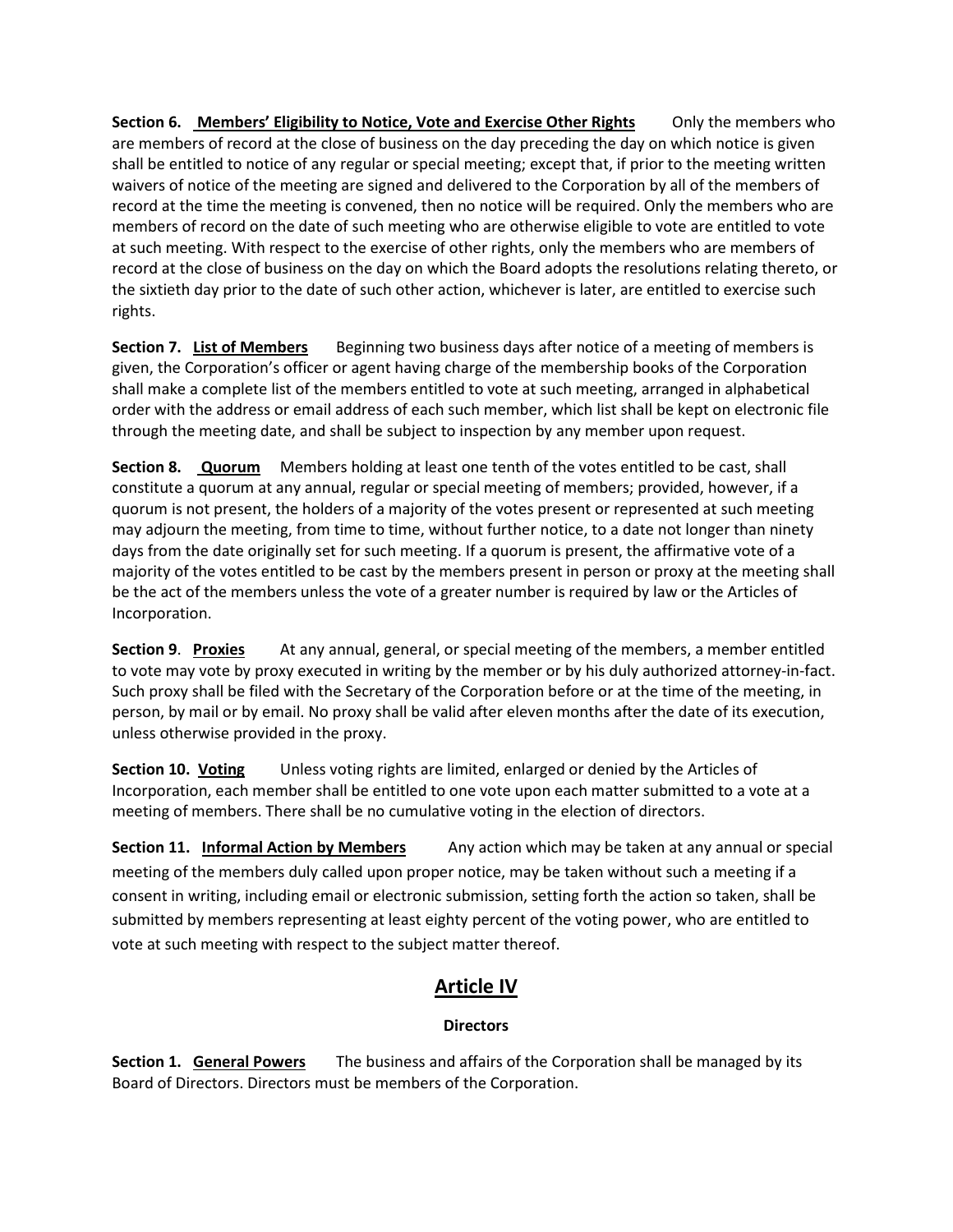Section 2. Number, Nominations, Election and Term The Board of Directors shall, unless and until otherwise provided by action duly taken by the members or by a majority of the Corporation's directors, consist of (a) the President, Vice-President, Secretary and Treasurer (as such offices are defined in Article V), all of whom shall be elected each year at the annual meeting of members, in March, and (b) the committee chairpersons appointed by the President; provided, however, that if a chairperson is also the President, Vice-President, Secretary, Treasurer or a chairperson of another committee, such chairperson shall be entitled to only one membership on the Board and only one vote as director at any given time. Each such director shall be elected (or appointed in the case of committee chairpersons) for one year, and each such director shall hold office until his or her successor shall have been duly elected (or appointed in the case of committee chairpersons) and qualified, or until his or her death, or until he or she shall resign or be removed. Each year, nominations for the annual election will take place at the January general meeting. Any member who is not able to attend the January meeting may submit a nomination, including his or her own name, for an elected office, to the President before the January meeting. The President will compile the slate of nominees and present it to the membership at the January meeting. If it is known that there will be a vacancy in office, due to resignation or other reason, the President will notify the membership that a nomination will be necessary for that office. The Board of Directors will actively seek a nominee from the membership. The slate of nominees shall be distributed to the membership or posted on the website at least 30 days before the annual meeting of the members or such other meeting of members at which the election of such directors/officers shall be held. The most recent past President shall serve as an ex-officio member of the Board. The outgoing President and Treasurer shall work with and assist the newly elected President and Treasurer with the transition.

Section 3. Removal Directors may be removed from office at a meeting of members called expressly for that purpose. If a director is also the President, Vice-President, Secretary or Treasurer, any removal pursuant to this section shall also remove the director from such office. Such meeting shall be held in the city or county in Missouri in which the principal business office of the Corporation is located. The entire Board of Directors, or any lesser number of directors, may be removed, with or without cause, by a vote of two-thirds of the members then entitled to vote at an election of directors.

Section 4. Regular Board Meetings A regular meeting of the Board of Directors shall be called by the President via e-mail, with the intention of accommodating the schedules of the majority of Board members. These meetings will be held not more than ten days before each regular general meeting at a location determined by the President. If the President believes that there is no business that calls for a Board meeting, and no Board member voices objection, he or she may elect not to call such a meeting.

Section 5. Special Board Meetings Special meetings of the Board of Directors may be called by or at the request of the President of the Corporation or any two officers. Special meetings of the Board of Directors shall be held at such place as may be unanimously agreed upon by all of the directors as the place for holding any special meeting of the Board of Directors called by them.

Section 6. Notice Written notice of any Board meetings shall be delivered by email at least 3 days before the date on which such meeting is to be held. Such notice shall be deemed to be delivered unless a rejection notice is received by the sender. It is each Board member's duty to check his or her email and respond to such a call to meeting. Any director may waive notice of any meeting. The attendance of a director at any meeting shall constitute a waiver of notice of such meeting, except where such director attends a meeting for the express purpose of objecting to the transaction of any business because the meeting is not lawfully called or convened. Neither the business to be transacted at, nor the purpose of,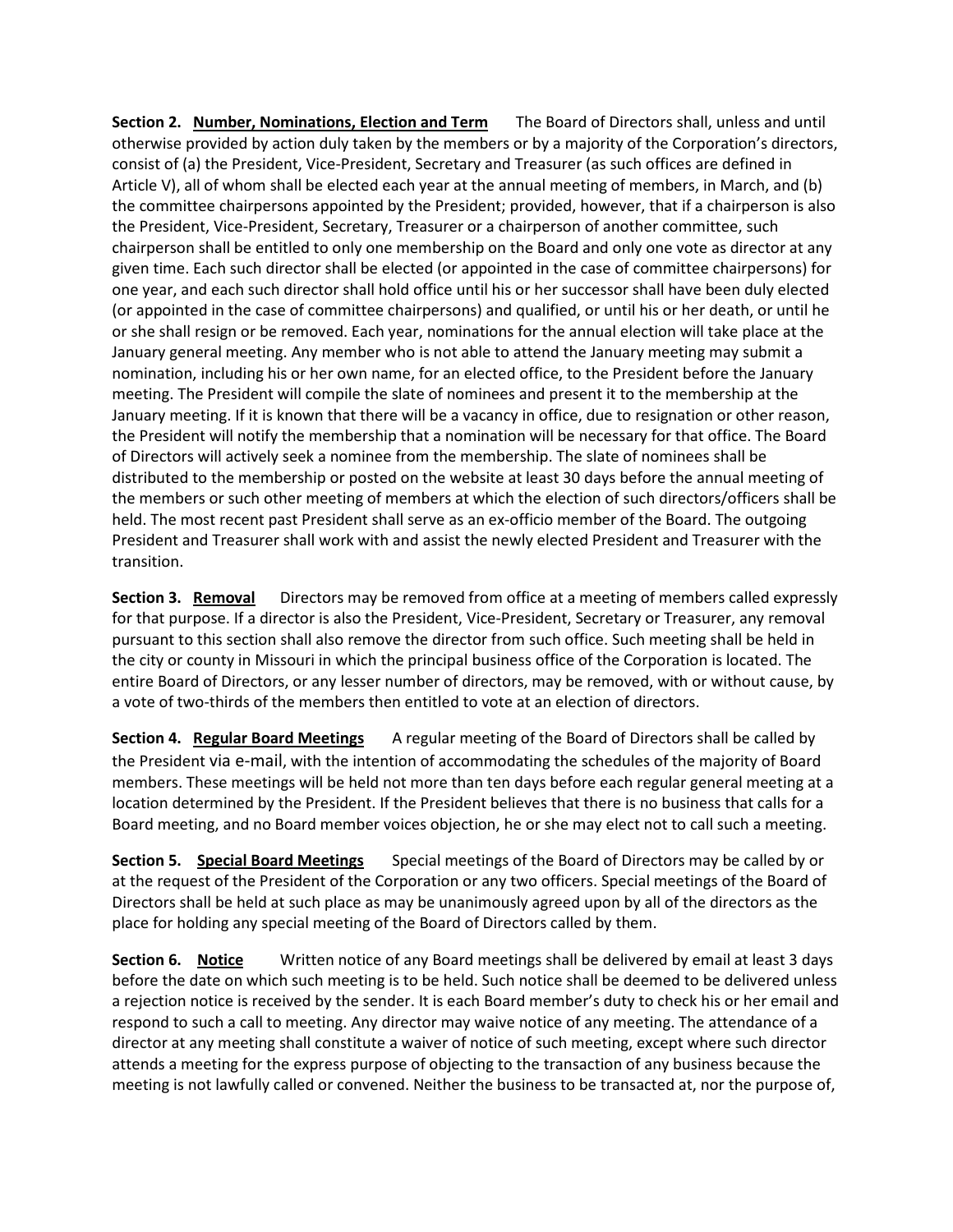any regular or special meeting of the Board of Directors need be specified in the notice or waiver of notice of such meeting.

Section 7. **Quorum** One third of the Board of Directors shall constitute a quorum for the transaction of business at any regular or special meeting of the Board of Directors, provided that if less than a quorum of the Board of Directors is present at said meeting, a majority of the directors present may adjourn the meeting from time to time without further notice.

Section 8. Manner of Acting The act of the majority of the directors present at a meeting of the directors at which a quorum is present shall be the act of the Board of Directors.

**Section 9. Vacancies** In case of the death, resignation or disqualification of one or more of the directors, a majority of the survivors or remaining directors, even if such surviving or remaining directors constitute less than a quorum of the entire authorized Board of directors, may fill such vacancy or vacancies until the successor or successors are elected at the next annual meeting of the members. If such director is also the Vice-President, Secretary or Treasurer, the replacement director shall also assume such office. If a director to be replaced is also the President, the Vice-President shall become President and the replacement director will assume the position of Vice-President. If the directors to be replaced include both the President and Vice-President, the Board may fill such directorship vacancies until their successors are elected at the next annual meeting of the members and such replacements shall assume such respective offices.

Section 10. Compensation No director shall receive any salary or other compensation for services rendered as a director, provided, however, that by resolution of the Board of Directors the directors may be paid their expenses, if any, of attendance at each meeting of the Board.

Section 11. **Informal Action by Directors** Any action required or permitted to be taken at any regular or special meeting of the Board of Directors duly called upon proper notice, may be taken without a meeting if consent, in writing on paper or by email, setting forth the action so taken, is submitted by all of the directors entitled to vote with respect to the subject matter thereof.

### Article V

### **Officers**

**Section 1. Number** The officers of the Corporation shall be a President, a Vice-President, a Secretary and a Treasurer, and such Assistant Treasurers, Assistant Secretaries or other officers, if any as may be elected or appointed by the Board of Directors. The same individual may simultaneously hold more than one office in a corporation, providing they do not hold more than one elected office.

Section 2. Election and Term of Office The President, Vice-President, Secretary and Treasurer, who shall also serve as directors as provided for in Article IV, shall be elected by the members pursuant to the provisions of Article IV. Any other officer of the Corporation shall be elected annually by the Board of Directors at the first regular meeting of the Board of Directors held after each annual meeting of members. If the election of officers shall not be held at such meeting, such election shall be held as soon thereafter as may be convenient. Vacancies in any office (except for the President, Vice-President, Secretary and Treasurer, which are instead determined under Article IV) may be filled, or new offices may be created and filled, at any meeting of the Board of Directors. Each non-director officer shall hold office until his or her successor shall have been duly elected and shall have qualified or until his or her death or until he or she shall resign or shall have been removed in the manner hereinafter provided.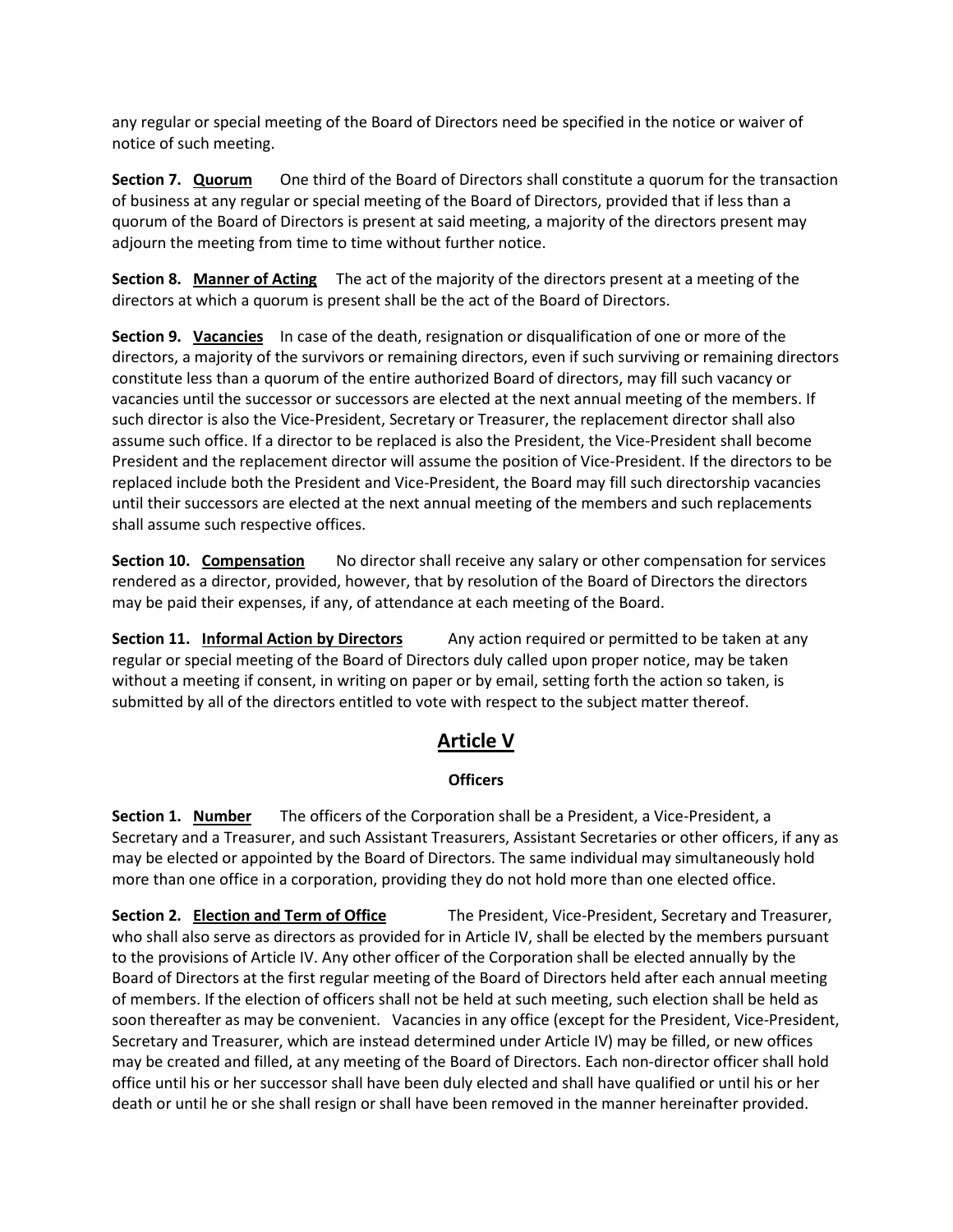Section 3. Removal The President, Vice-President, Secretary or Treasurer may be removed, as both officers and directors, pursuant to Article IV. Any other officer or agent elected or appointed by the Board of Directors may be removed by the Board of Directors whenever, in its judgment, the best interests of the Corporation would be served thereby, but such removal shall be without prejudice to the contract rights, if any, of the person so removed.

Section 4. Vacancies Vacancies in the office of President, Vice-President, Secretary or Treasurer shall be filled pursuant to Article IV. A vacancy in any other office because of death, resignation, removal, disqualification or otherwise, may be filled by the Board of Directors for the unexpired portion of the term.

Section 5. President The President shall be the principal executive officer of the Corporation and shall in general supervise and control all of the business and affairs of the Corporation. He or she may sign, with the Treasurer or any other proper officer thereunto authorized by the Board of Directors, any contracts or other instruments which the Board of Directors has authorized to be executed, except in cases where the signing and execution thereof shall be expressly delegated by the Board of Directors or by these bylaws to some other officer or agent of the Corporation, or shall be required by law to be otherwise signed or executed; and in general shall perform all duties incident to the office of President and such other duties as may be prescribed by the Board of Directors from time to time.

Section 6. Vice-President In the absence of the President or in the event of his or her inability or refusal to act, the Vice-President shall perform the duties of the President, and when so acting, shall have all the powers of and be subject to all the restrictions upon the President. The Vice-President shall perform such other duties as from time to time may be assigned to him or her by the President or by the Board of Directors.

Section 7. Treasurer The Treasurer shall: (a) have charge and custody of and be responsible for all funds of the Corporation; receive and give receipts for moneys due and payable to the Corporation from any source whatsoever, and deposit all such moneys in the name of the Corporation in such banks, trust companies or other depositories as shall be selected in accordance with the provisions of Artcle VII of these bylaws; and (b) in general perform all the duties incident to the office of Treasurer and such other duties as from time to time may be assigned to him by the President of by the Board of Directors. Upon approval of the board, one or more officers other than the Treasurer may be signatories on any bank account opened in the name of the Corporation. If required by the Board of Directors, the Treasurer shall give a bond for the faithful discharge of his or her duties in such sum and with such surety or sureties as the Board of Directors shall determine. The cost of such bond shall be paid by the Corporation.

Section 8. Secretary The Secretary shall: (a) be custodian of the corporate records of the Corporation (such records may be kept and stored electronically); (b) take the minutes of the meetings of the members (general meetings) and of the Board of Directors, which should be emailed to the Board within a week of each Board meeting, or in the case of a general meeting, submitted, within a week to the webmaster for posting on the website; (c) see that all notices are duly given in accordance with the provisions of these bylaws or as required by law; and (d) in general perform all duties incident to the office of Secretary and such other duties as from time to time may be assigned to him or her by the President or by the Board of Directors. The Board of Directors may, if they choose to do so, assign the job of keeping and maintaining an updated membership list to the Chairman of the Membership Committee, instead of the Secretary. This membership list, including name, address, and email address,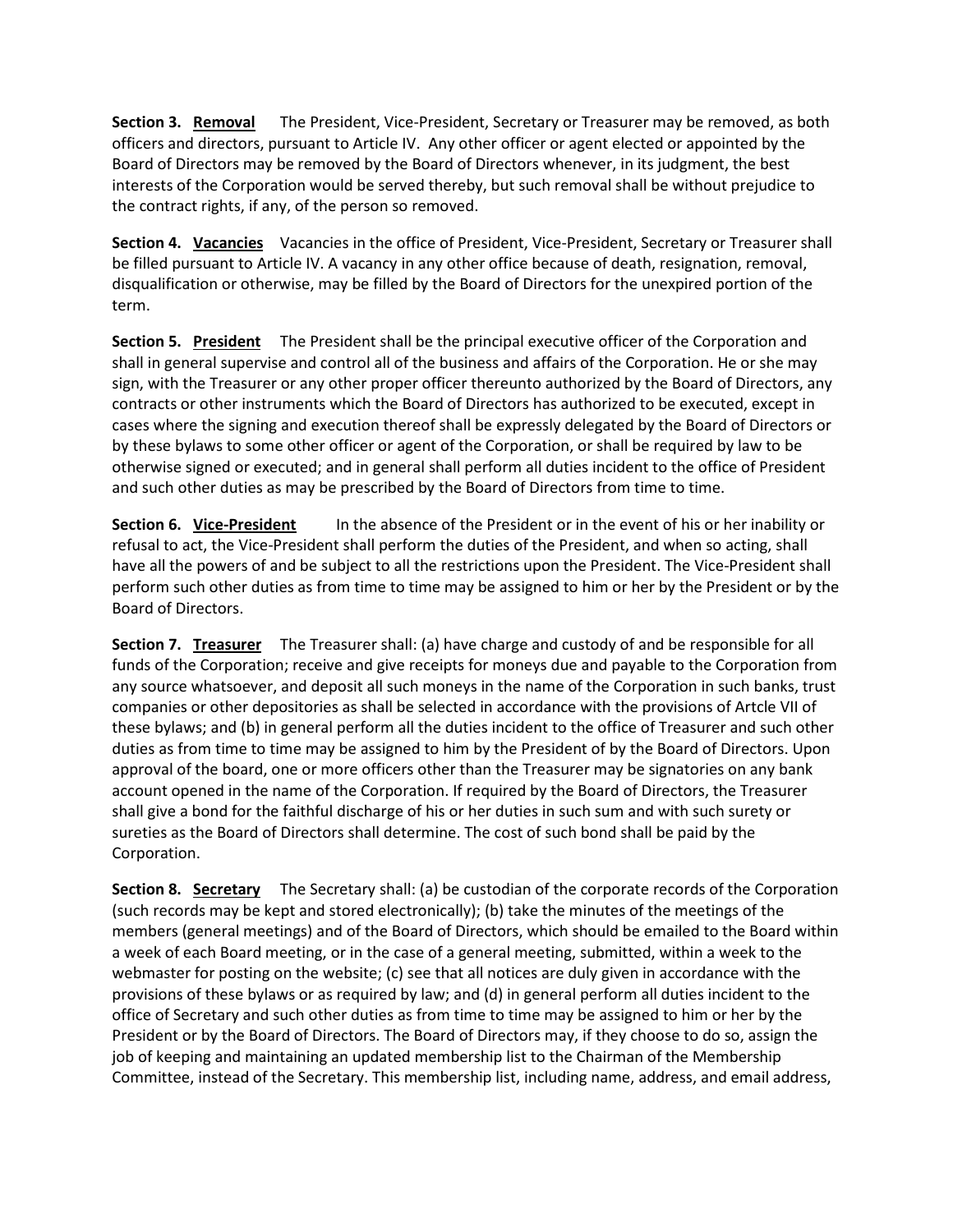will be kept electronically and will be available, upon request, by any member of the organization at any time.

Section 9. **Assistant Treasurers and Assistant Secretaries** Assistant Treasurers and Assistant Secretaries, if any, shall perform such duties as shall be assigned to them by the Treasurer or the Secretary respectively, or by the President or the Board of Directors. Any Assistant Treasurers shall, if required by the Board of Directors, give bonds for the faithful discharge of their duties in such sums and with such sureties as the Board of Directors shall determine. The cost of such bonds shall be paid by the Corporation.

Section 10. Duties It will be the duty of each Director and Officer to check his or her personal messages/email regularly for notice of business matters of the Board, and respond accordingly. If an officer will not be present at a meeting, and the officer has business to report or duties to fulfill, he should designate another member of the Corporation to fulfill his duties for that meeting.

# Article VI

### **Committees**

**Section 1. General** The Board of Directors may establish such committees as it deems appropriate from time to time to carry out the purposes of the Corporation. At a minimum, the Board shall establish the following: Website and Communications Committee, Executive Committee, Exhibition Committee, Membership Committee and Workshop Committee. The duties and responsibilities of all committees shall be determined by the Board, except as provided in this Article VI.

Section 2. Chairpersons Except as provided in this Article VI, the chairperson for each committee established by the Board shall be appointed by the President and shall serve as a director of the Corporation thereafter pursuant to Article IV. The chairperson of each committee shall select the members of such committee, except as provided in this Article VI.

Section 3. Executive Committee The Executive Committee shall consist of the President, Vice-President, Secretary and Treasurer, who shall also be directors as provided in Article IV. The most recent past President shall serve as an ex-officio member of the Executive Committee. The executive Committee shall manage the affairs of the Corporation between meetings of the Board of Directors and shall be subject to all the same rights and limitations as the Board in exercising its function to the extent permitted by law.

# Article VII

### Contracts, Loans, Checks and Deposits

Section 1. Contracts The Board of Directors may authorize any officer, agent or agents, to enter into any contract or execute and deliver any instrument in the name of and on behalf of the Corporation, and such authority may be general or confined to specific instances.

Section 2. Loans No loans shall be contracted on behalf of the Corporation, and no evidence of indebtedness shall be issued in its name, unless authorized by a resolution of the Board of Directors. Such authority may be general or confined to specific instances.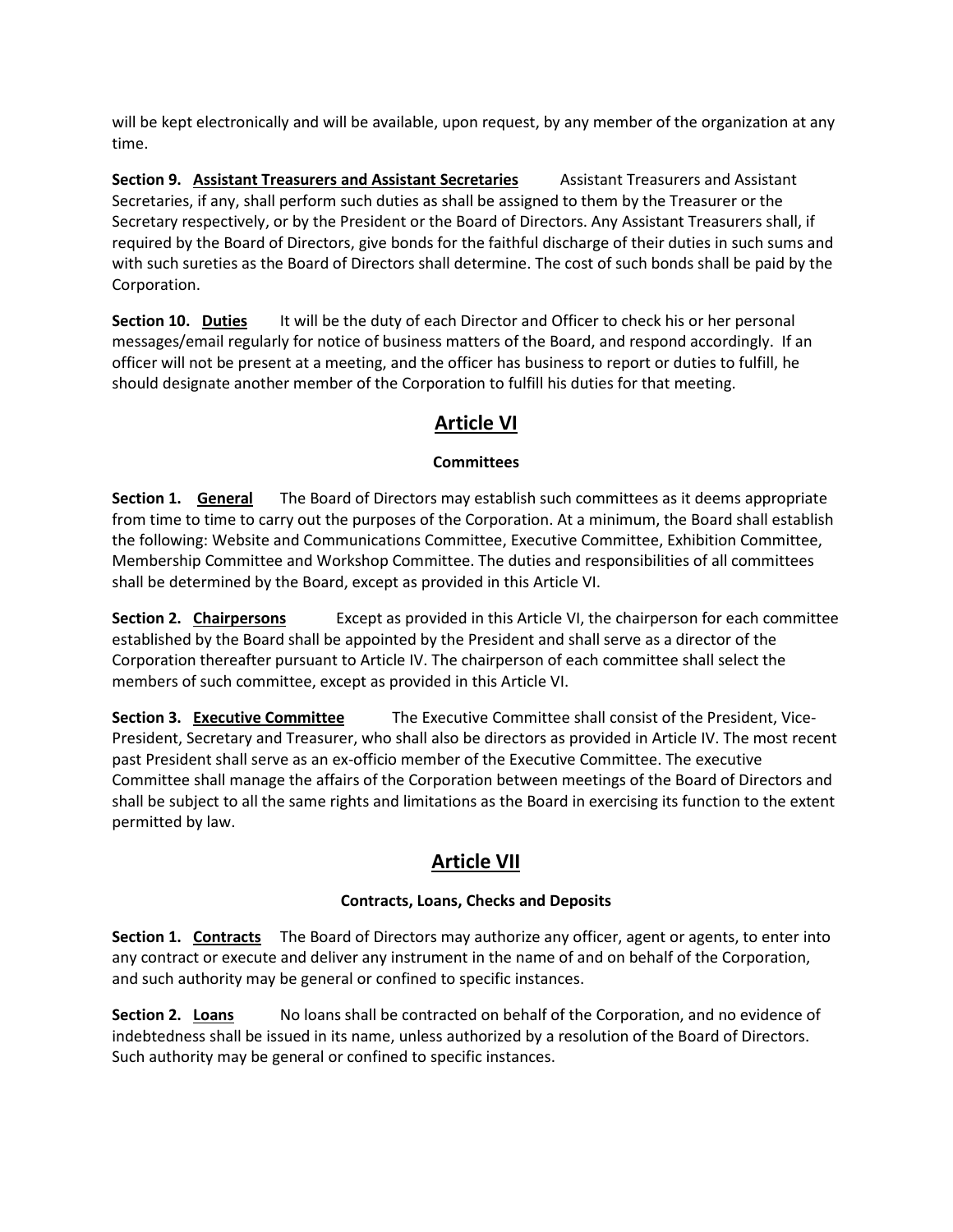Section 3. Checks, Drafts, Etc. All checks, drafts or other orders for the payment of money, notes or other evidences of indebtedness issued in the name of the Corporation, shall be signed by such officer or officers, agent or agents of the Corporation and in such manner as shall from time to time be determined by resolution of the Board of Directors. Expenditures of the Corporation's funds in excess of \$1000.00 must receive prior approval of the Board.

**Section 4.** Deposits All funds of the Corporation not otherwise employed shall be deposited from time to time to the credit of the Corporation in such banks, trust companies or other depositories as the Board of Directors may select.

# Article VIII

### Evidence of Membership

Documentation representing membership in the Corporation shall be in such form as may be determined by the Board of Directors.

# Article IX

### Fiscal Year

The fiscal year of the corporation has been established as beginning on March  $1<sup>st</sup>$  of each calendar year and ending on the last day of February.

# Article X

### Non-Discriminating Policy

All activities of the Corporation shall be open to everyone, without regard to race, religion, sex, or national origin, upon payment of the required dues and/or fees, and subject to the Corporations's rules and obligations as provided in these bylaws. There shall be no limitation on the right to become a member of the Corporation or to hold an office in the Corporation, either elected or appointed, based upon race, religion, sex or national origin.

# Article XI

Seal

The Corporation shall have no corporate seal.

# Article XII

### Waiver of Notice

Whenever any notice whatever is required to be given under the provisions of these by laws or under the provisions of the Articles of Incorporation or under the provisions of the Missouri Nonprofit Corporation Act, waiver thereof in writing, signed by the person or persons entitled to such notice, whether before or after the time stated therein, shall be deemed equivalent to the giving of such notice.

# Article XIII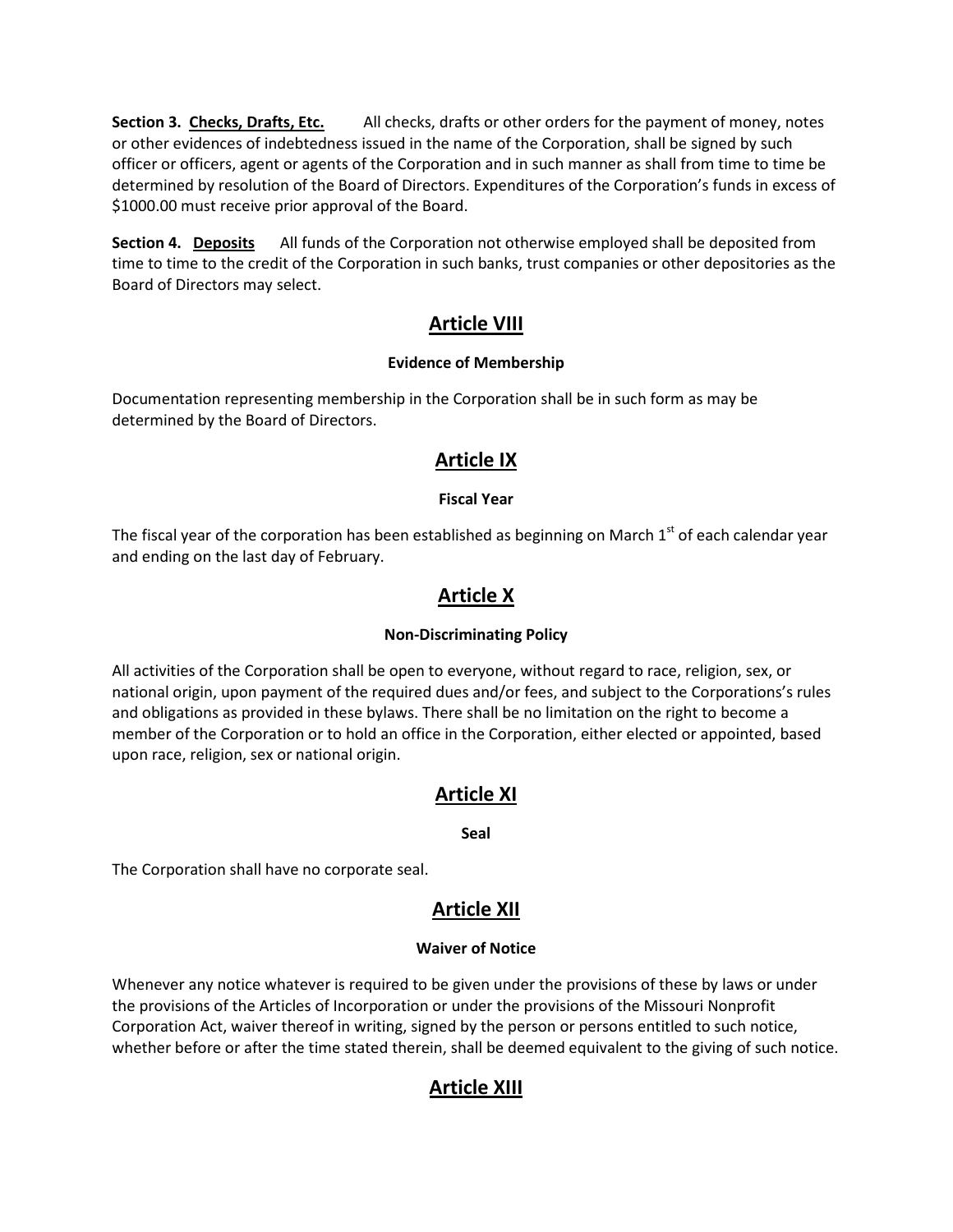#### Indemnification

Section 1. Directors Unless limited by the Articles of Incorporation, the Corporation shall indemnify a director who was wholly successful, on the merits or otherwise, in the defense of any proceeding to which the director was a party because he is or was a director of the Corporation against reasonable expenses actually incurred by the director in connection with the proceeding.

Section 2. Other Than in an Action by or in Right of the Corporation The Corporation may indemnify any person who was or is a party or is threatened to be make a party to any threatened, pending or completed action, suit, or proceeding, whether civil, criminal, administrative or investigative, other than any action by or in the right of the agent of the corporation, by reason of the fact that he or she is or was a director, officer, employee or agent of the Corporation, or is or was serving at the request of the Corporation as a director, officer, employee or agent of another corporation, partnership, joint venture, trust or other enterprise, against expenses, including attorneys' fees, judgments, fines and amounts paid in settlement actually and reasonably incurred by him or her in connection with such action, suit, or proceeding if he or she acted in good faith and in a manner he or she reasonably believed to be in or not opposed to the best interests of the Corporation, and, with respect to any criminal action or proceeding, had no reasonable cause to believe his or her conduct was unlawful. The termination of any action, suit, or proceeding by judgment, order, settlement, conviction, or upon a plea of nolo contendere or its equivalent, shall not, of itself, create a presumption that the person did not act in good faith and in a manner which he or she reasonably believed to be in or not opposed to the best interests of the Corporation, and, with respect to any criminal action or proceeding, had reasonable cause to believe that his or her conduct was unlawful.

Section 3. In an Action by or in Right of the Corporation The Corporation may indemnify any person who was or is a party or is threatened to be made a party to any threatened, pending or completed action or suit by or in the right of the Corporation to procure a judgment in its favor by reason of the fact that he or she is or was a director, officer, employee or agent of the Corporation, or is or was serving at the request of the corporation as a director, officer, employee or agent of another corporation, partnership, joint venture, trust or other enterprise against expenses, including attorneys' fees, and amounts paid in settlement actually and reasonably incurred by him or her in connection with the defense or settlement of the action or suit if he or she acted in good faith and in a manner he or she reasonably believed to be in or not opposed to the best interests of the Corporation, except that no indemnification shall be made in respect of any claim, issue or matter as to which such person shall have been adjudged to be liable for negligence or misconduct in the performance of his or her duty to the Corporation unless and only to the extent that the court in which the action or suit was brought determines upon application that, despite the adjudication of liability and in view of all the circumstances of the case, the person is fairly and reasonably entitled to indemnity for such expenses which the court shall deem proper.

**Section 4.** Other Indemnification To the extent that a director, officer, employee or agent of the Corporation has been successful on the merits or otherwise in defense of any action , suit, or proceeding referred to in subsections 2 and 3 of this Article XIII, or in defense of any claim, issue or matter therein, he or she shall be indemnified against expenses, including attorney's fees, actually and reasonably incurred by him or her in connection with the action, suit, or proceeding.

Section 5. Determination Any indemnification under subsections 2 and 3 of this section, unless ordered by a court, shall be made by the Corporation only as authorized in the specific case upon a determination that indemnification of the director, officer, employee or agent is proper in the